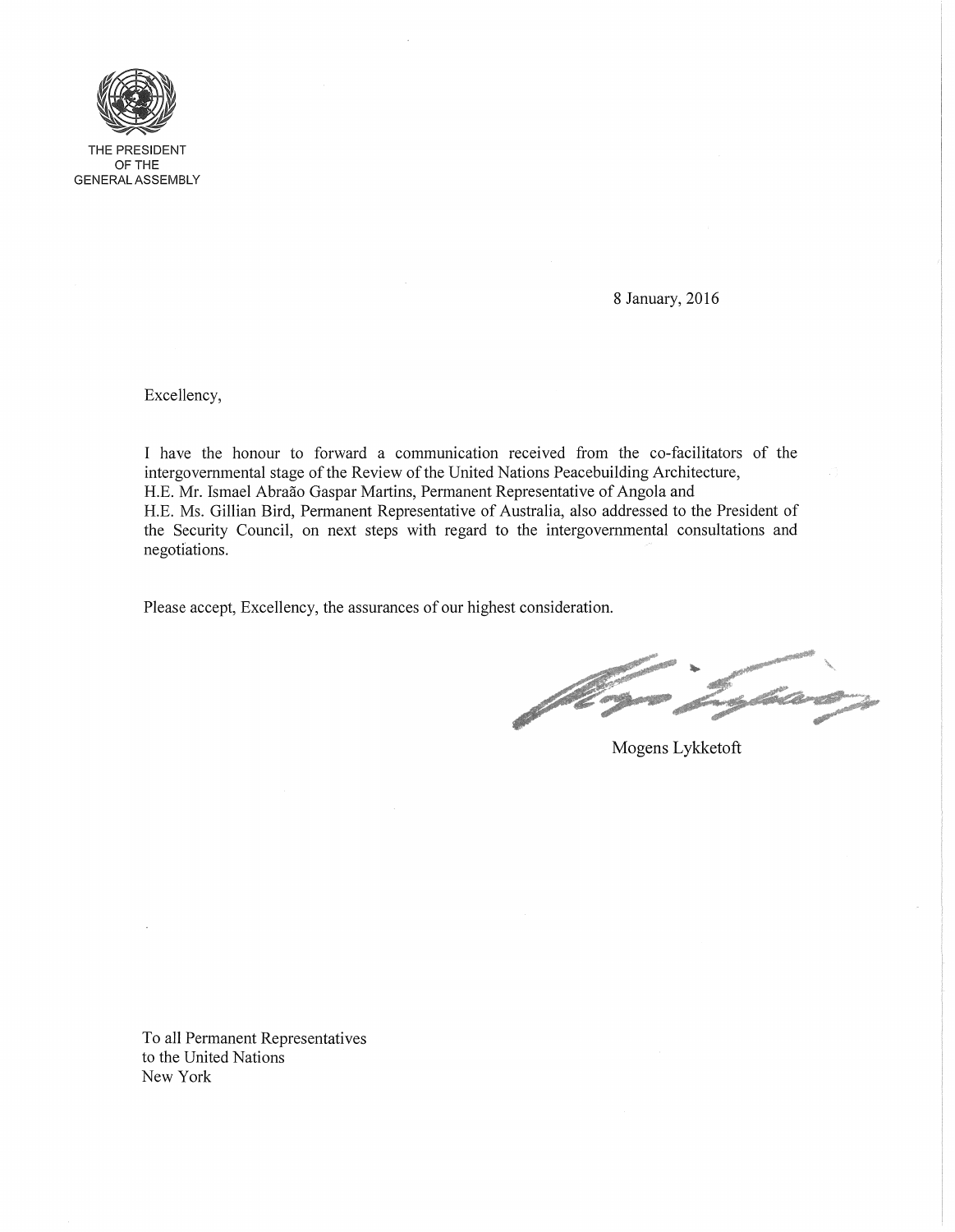



7 January 2016

Excellencies,

With reference to our letter dated 23 December 2015, as co-facilitators of the intergovernmental stage of the Review of the United Nations Peacebuilding Architecture, we have the pleasure to invite you to an open informal meeting of the General Assembly, at the Permanent Representative level, on 14 January 2016. at 3 pm in the Trusteeship Council Chamber.

The purpose of the meeting is to hear the general views and responses of delegations to the zero draft text that will form the basis for parallel General Assembly and Security Council resolutions, and as distributed to Member States during the informal meeting on 17 December.

Expert-level informal-informal consultations on the text will be subsequently convened. on 15 January 2016. from 10 am  $-6$  pm in Conference Room 3. In this forum, it is intended that delegations will have the opportunity to provide their detailed comments and inputs. The feedback provided during both meetings will guide us in our preparation of the first and revised versions of the draft.

We intend to convene a second informal-informal session around late January, and to continue the process into February, as needed. This proposed timeline will enable us to conclude the intergovernmental consultations and negotiations during the first quarter of 2016, in line with our extended mandate.

His Excellency Mogens Lykketoft President of the General Assembly New York

His Excellency Elbio Rosselli President of the Security Council New York